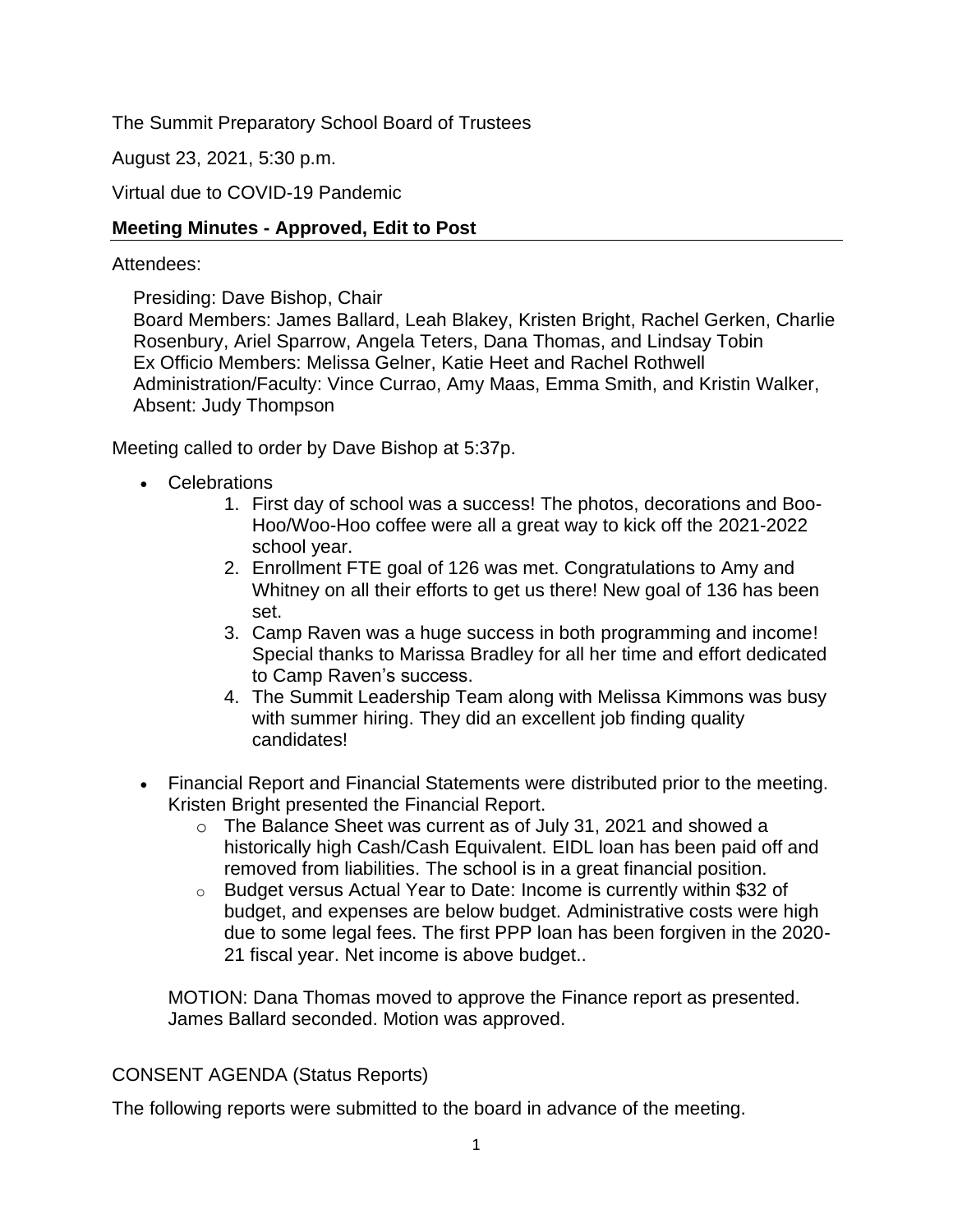- 1. Head of School Report Dr. Katie Heet
	- o Dr. Heet highlighted the statement drafted by Summit administration regarding employee vaccination status. It reads, "We are not able to disclose employee vaccination status. Out of respect for our employees' privacy, we ask that parents not connect with employees directly regarding vaccination status."
- 2. Faculty Report Emma Smith
- 3. Admissions Report, Attrition Report Amy Maas
	- $\circ$  Amy updated the admissions report to include 142 total students. They have 4 students in the pipeline and 1 international student in the enrollment process.
- 4. Development Report Vince Currao
	- o Gala has been postponed to Spring 2022 after consulting with the Development and Finance Committees and connecting with the admin team.
- 5. Marketing Report Amy Maas
- 6. Strategic Planning Leah Blakey
- 7. Building and Grounds Report Dana Thomas

MOTION: Rachel Gerken moved to approve the Consent Agenda as presented prior to the meeting. James Ballard seconded. Motion was approved.

# OLD BUSINESS

- New Member Orientation Dates
	- o Doodle Poll will be sent.
- Committee Review

## NEW BUSINESS

- Growth Fund FTE Comparison, Cash Flow Projection
	- $\circ$  The school is in a good cash position and enrollment is rebounding. Assuming a two-year enrollment recovery, Kristin Walker presented a four-year cash flow projection model. Admissions team recommended eliminating growth fund to help with the admissions presentations. The Development office felt confident they can recoup a portion of the funds in other avenues if growth fund was eliminated. The current FTE is 130.7 and doesn't include an international student not fully through the enrollment process yet.

MOTION: James Ballard made a motion to lower the threshold of 163 to 136 by September 1, 2021, to eliminate growth fund for the 2021-22 school year. Lindsay Tobin seconded. Motion was approved.

MOTION: James Ballard made a motion to ratify the approved 2021-22 budget from July to include half growth fund. Ariel Sparrow seconded. Motion was approved.